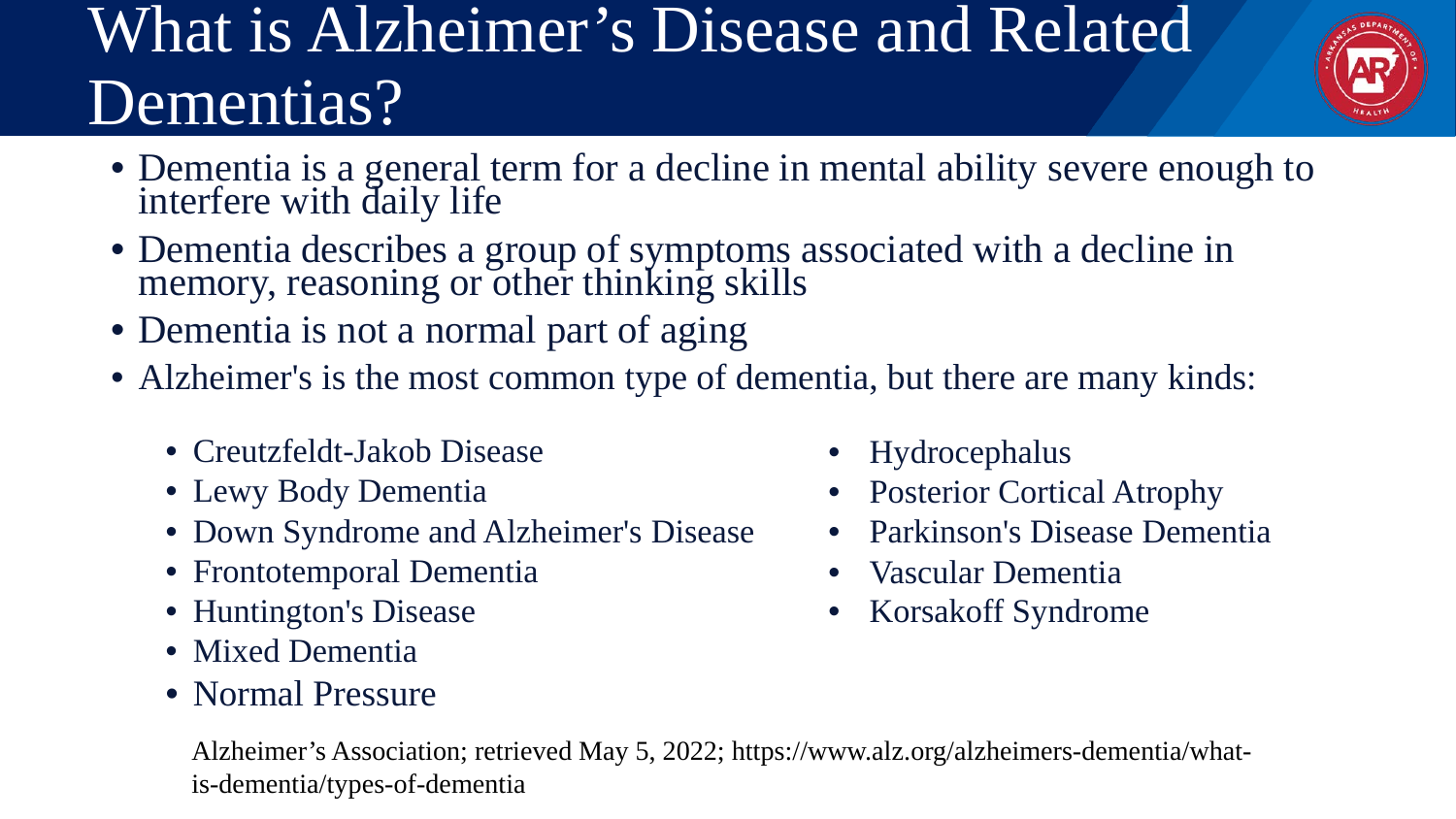# What is Alzheimer's Disease and Dementia?



- Alzheimer's is a specific disease. Dementia is not
- Alzheimer's disease is the most common cause of dementia, accounting for 60-80% of dementia cases
- Though the greatest known risk factor for Alzheimer's is increasing age, the disease is not a normal part of aging
- Although most people with Alzheimer's are 65 and older, approximately 200,000 Americans under 65 are living with youngeronset Alzheimer's disease

2022 Alzheimer's Association. 2022 Alzheimer's Disease *Facts and Figures*. Alzheimer's Dement 2022:18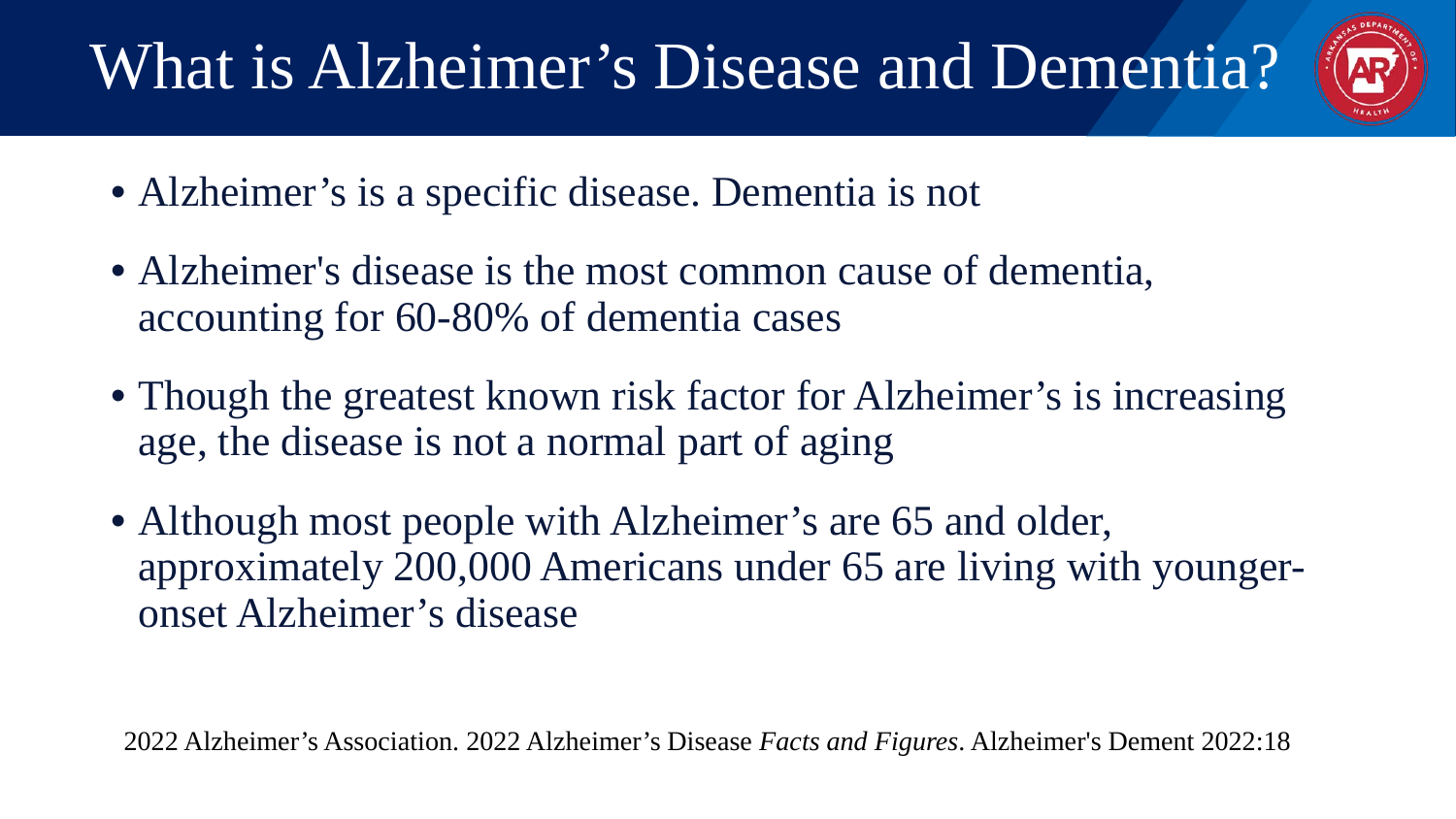## Alzheimer's in Arkansas



- One out of three seniors who dies annually is diagnosed with Alzheimer's or another dementia
- Alzheimer's disease was the  $4<sup>th</sup>$  leading cause of death among Arkansans aged 65 years and older compared to the national rank as the 5th leading cause of death in 2018
- Arkansas ranked 23<sup>rd</sup> among states for Alzheimer's disease mortality in 2013, however moved up to  $13<sup>th</sup>$  in 2018, indicating more Arkansans aged 65 years and older are succumbing to Alzheimer's disease over time

2022 Alzheimer's Association. 2022 Alzheimer's Disease *Facts and Figures*. Alzheimer's Dement 2022:18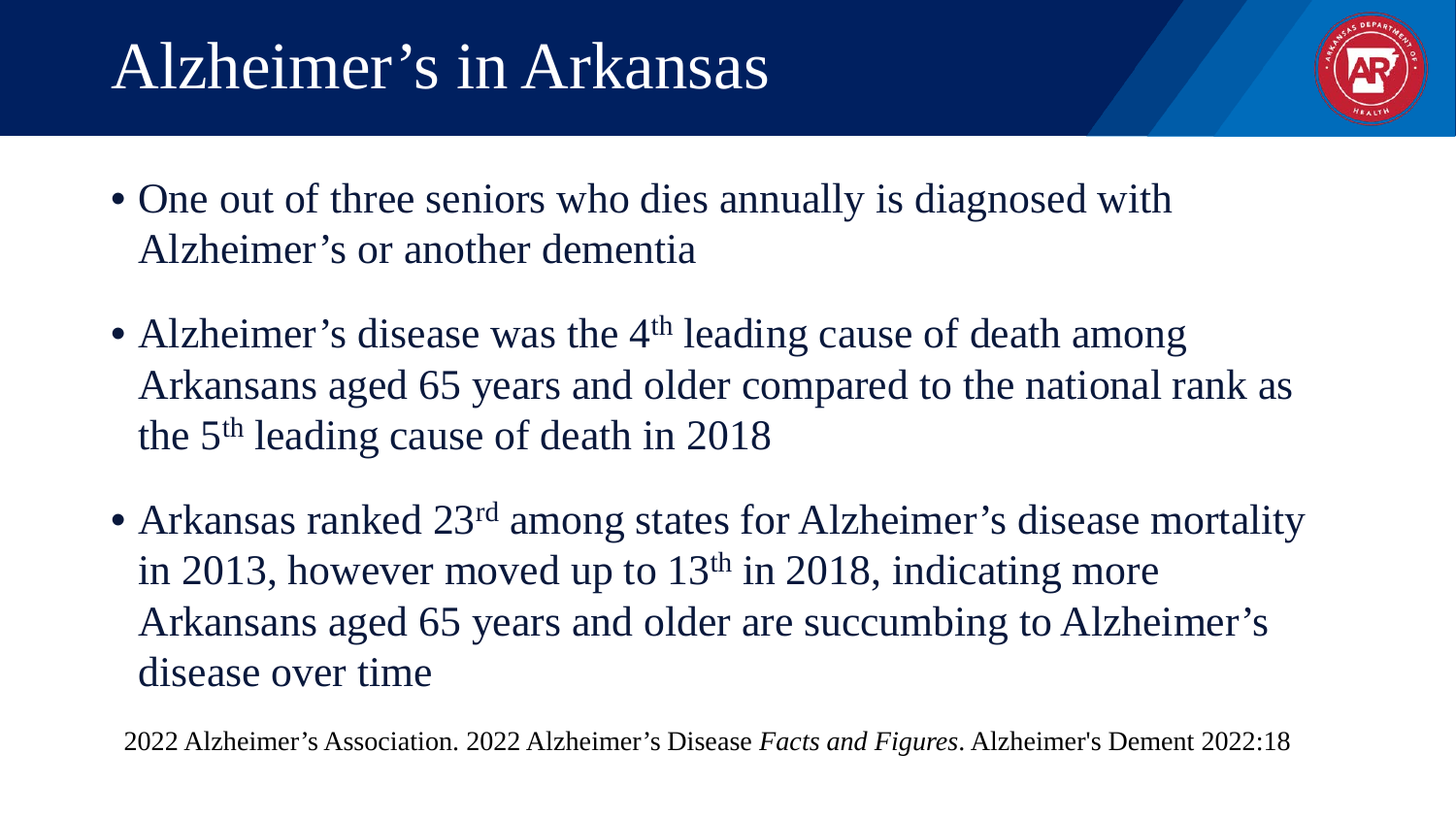## Life Course Perspective



Life Course Perspective on Alzheimer's and Other Dementias and the Role of Public Health Across the Entire Population



Alzheimer's Association and Centers for Disease Control and Prevention. Healthy Brain Initiative, State and Local Public Health Partnerships to Address Dementia: The 2018-2023 Road Map. Chicago, IL: Alzheimer's Association; 2018.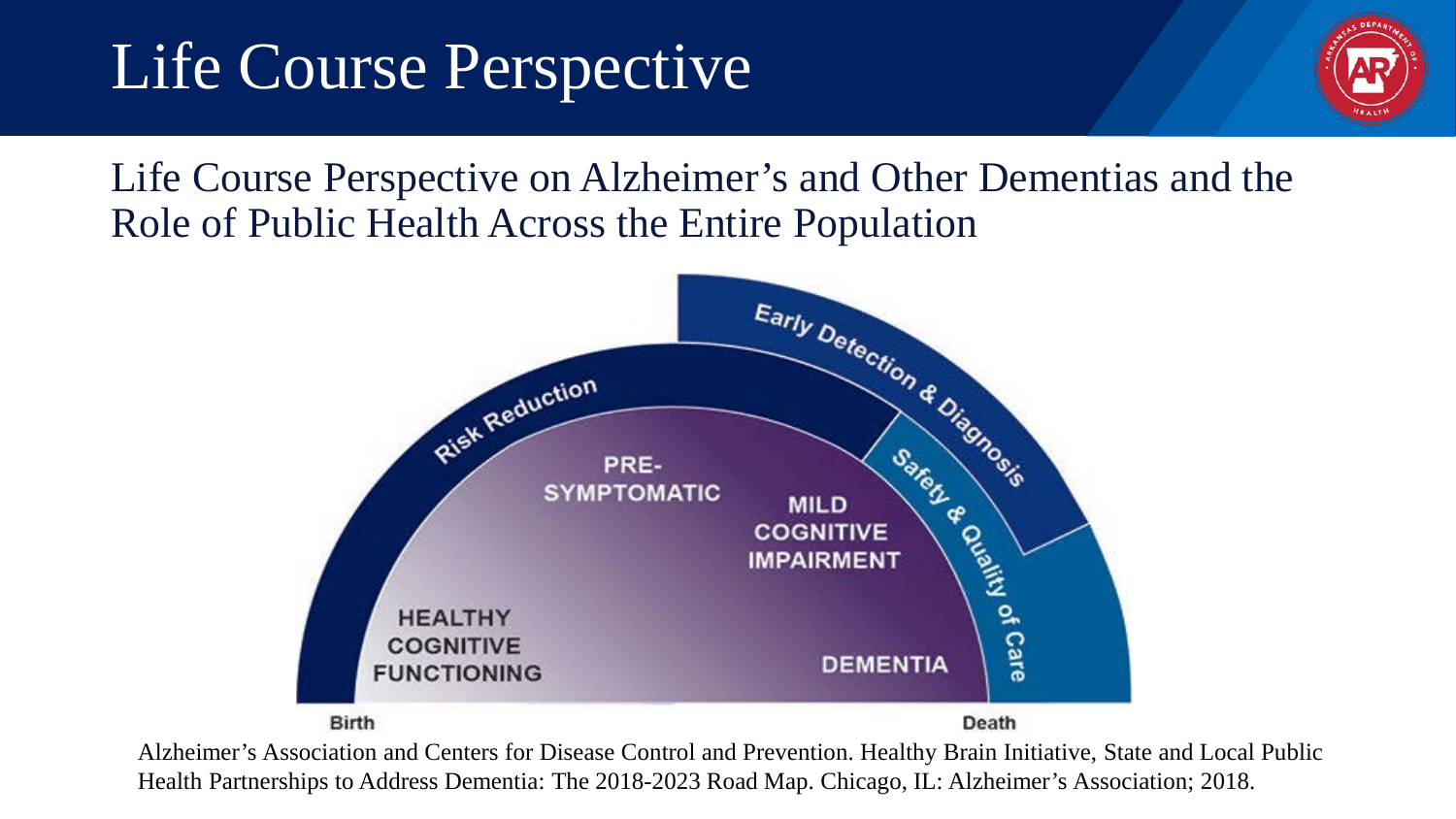## Brain Health and Chronic Disease

- 
- "Older adults with Alzheimer's and other dementias are more likely than other older adults to have multiple chronic conditions."
- "More than 95% of people with dementia have one or more other chronic conditions."
- "Alzheimer's complicates the management of these other conditions, resulting in increased hospitalizations and costs."

Alzheimer's Association and Centers for Disease Control and Prevention. Healthy Brain Initiative, State and Local Public Health Partnerships to Address Dementia: The 2018-2023 Road Map. Chicago, IL: Alzheimer's Association; 2018.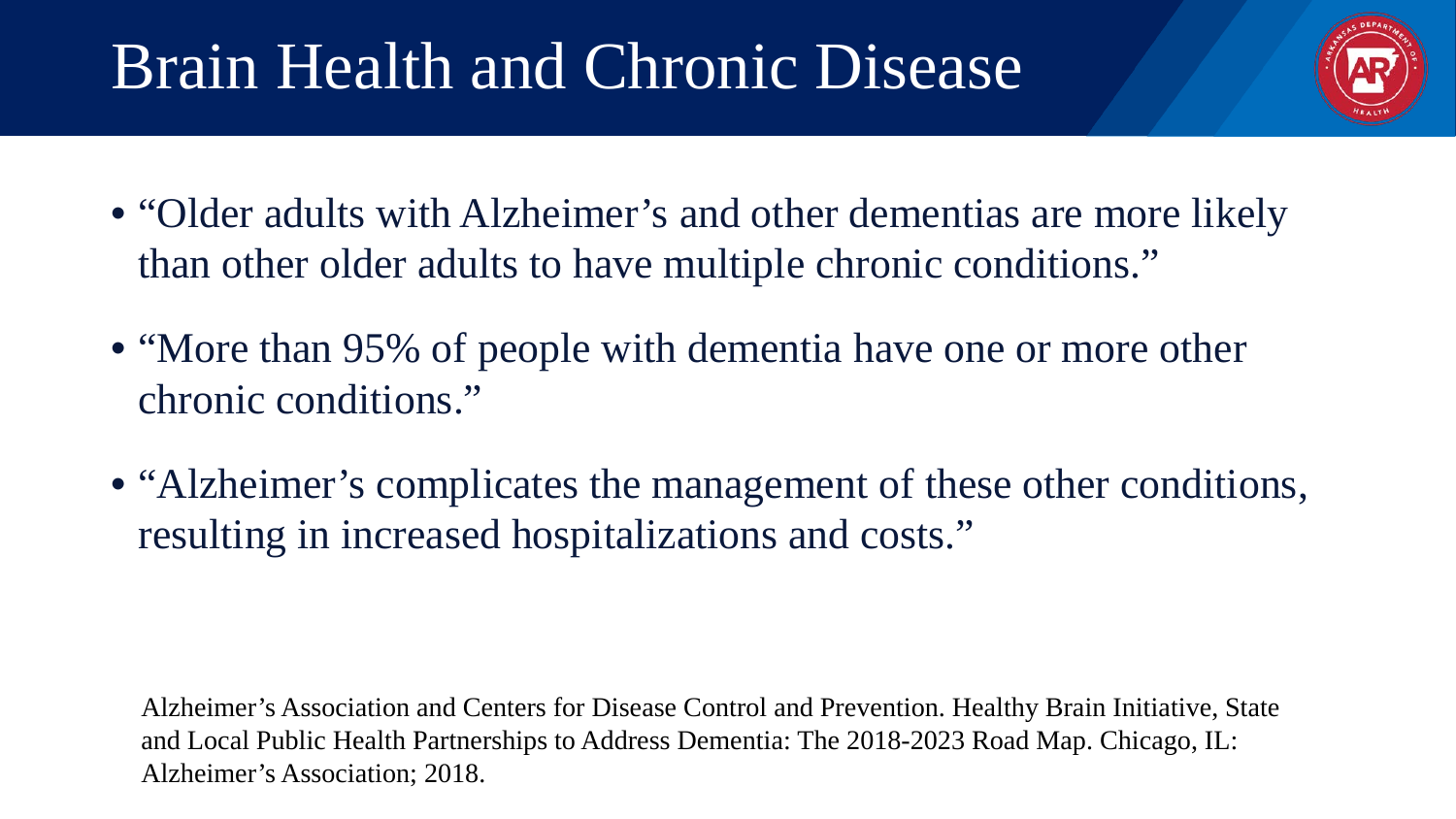# Changeable Risk Factors



• Although age, genetics and family history cannot be changed, other risk factors **can** be changed or modified to reduce the risk of cognitive decline and dementia.

• In fact, the 2020 recommendations of The Lancet Commission on Dementia prevention, intervention and care suggest that addressing modifiable risk factors might **prevent or delay up to 40%** of dementia cases.

2022 Alzheimer's Association. 2022 Alzheimer's Disease *Facts and Figures*. Alzheimer's Dement 2022:18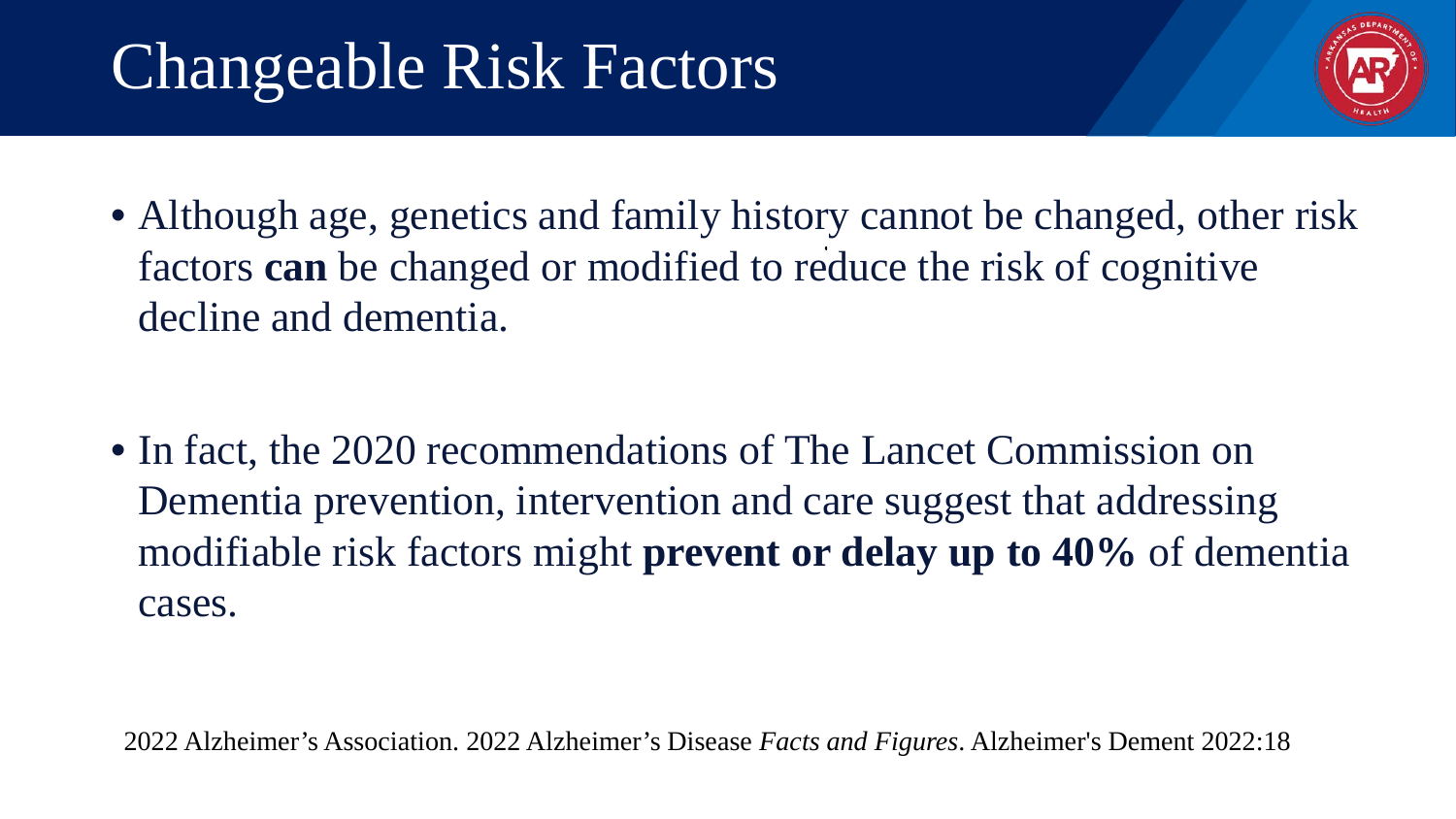#### **10 Ways to Help Improve Your Brain Health**



- 1. Don't Use Tobacco
- 2. Be Physically Active
- 3. Eat a Healthy Diet
- 4. Maintain a Healthy Weight
- 5. Get Enough Sleep
- 6. Stay Engaged
- 7. Prevent and Manage High Blood Pressure
- 8. Prevent and Manage High Cholesterol
- 9. Manage Blood Sugar
- 10. If You Drink, Do So in Moderation

Centers for Disease Control and Prevention. Healthy Body, Healthier Brain. Retrieved May 5, 2022, from https://www.cdc.gov/aging/publications/features/healthy-body-brain.html; 2022 Alzheimer's Association. 2022 Alzheimer's Disease *Facts and Figures*. Alzheimer's Dement 2022:18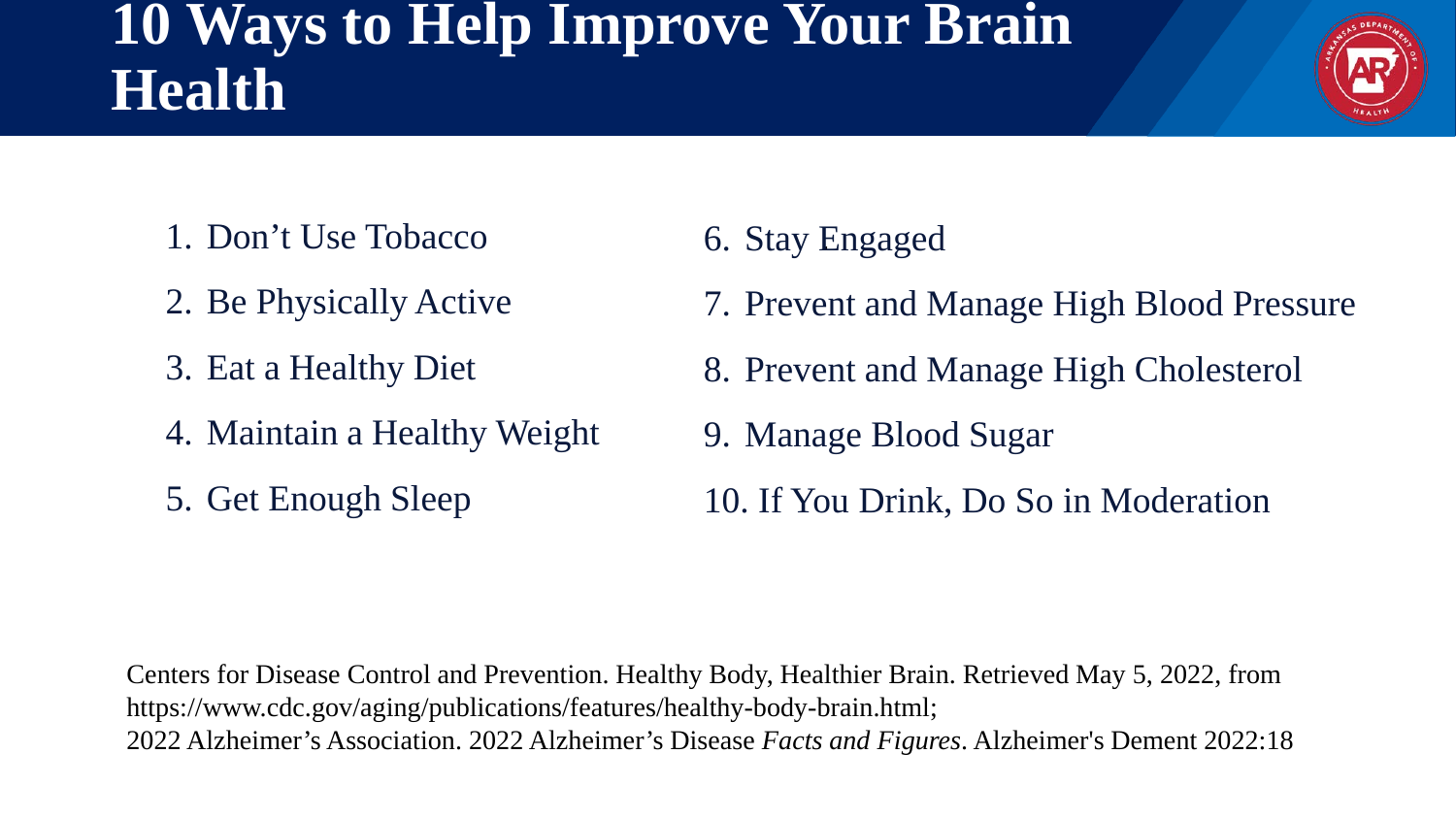## The Importance of Caregivers



- <sup>1</sup>About one in three Alzheimer's caregivers report their health has gotten worse due to care responsibilities
- <sup>2</sup>Increased risk of stress, depression, unhealthy behaviors, and poor attention to their own health
- <sup>2</sup>Caregivers of people with dementia with diabetes or osteoporosis were 2.6 and 2.3 times more likely, respectively, to report emotional difficulties with care compared with caregivers of people with dementia who did not have these co-occurring conditions

<sup>1</sup>Alzheimer's Association and Centers for Disease Control and Prevention. Healthy Brain Initiative, State and Local Public Health Partnerships to Address Dementia: The 2018-2023 Road Map. Chicago, IL: 2Alzheimer's Association; 2018. p. 6; 22022 Alzheimer's Association. 2022 Alzheimer's Disease Facts and Figures. Alzheimer's Dement 2022:18.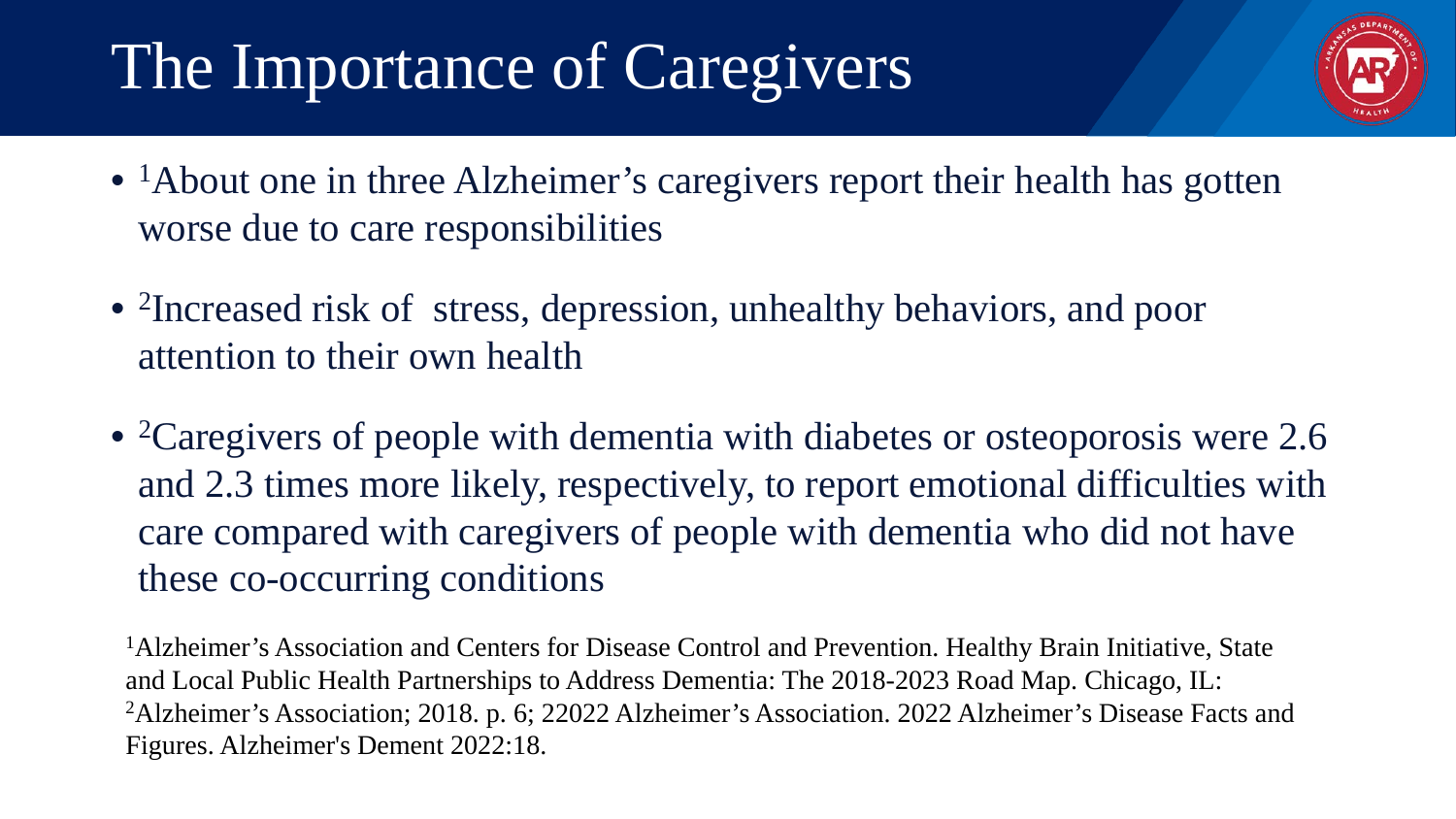

The Healthy Brain Initiative's (HBI) State and Local Public Health Partnerships to Address Dementia, 2018-2023 Road Map

• The Road Map prepares all communities to act quickly and strategically by stimulating changes in policies, systems, and environments.

The four traditional domains of public health action items:

- Educate and Empower the Nation
- Develop Policies and Mobilize Partnerships
- Monitor and Evaluate
- Assure a Competent Workforce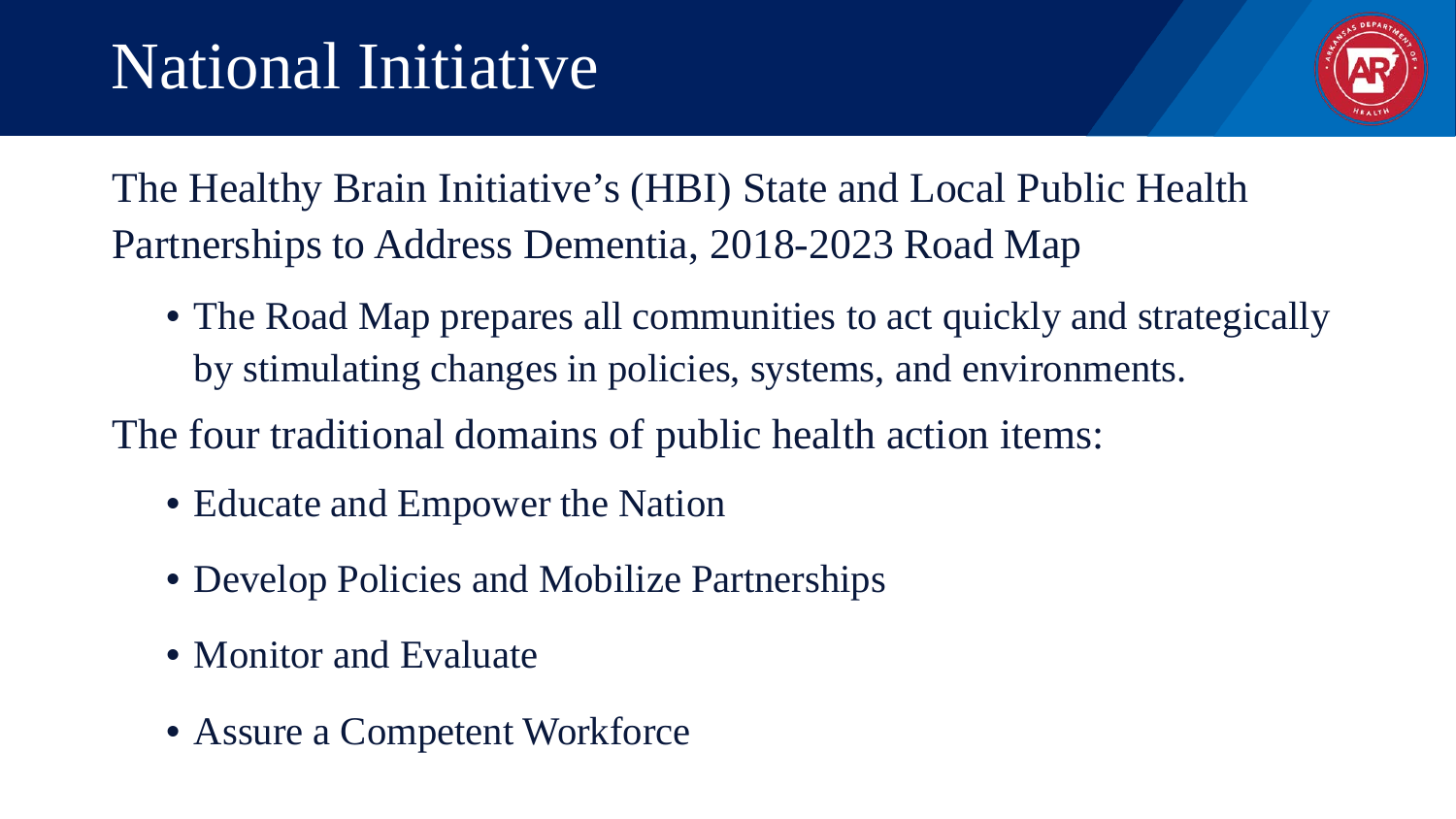## What are we doing in Arkansas?

- Arkansas State Plan 2021 2025
- Alzheimer's Disease and Dementia Advisory Council
- CDC BOLD Grant Activities for BOLD Cooperative Agreement
- Arkansas Alzheimer's Disease and Related Dementias Coalition